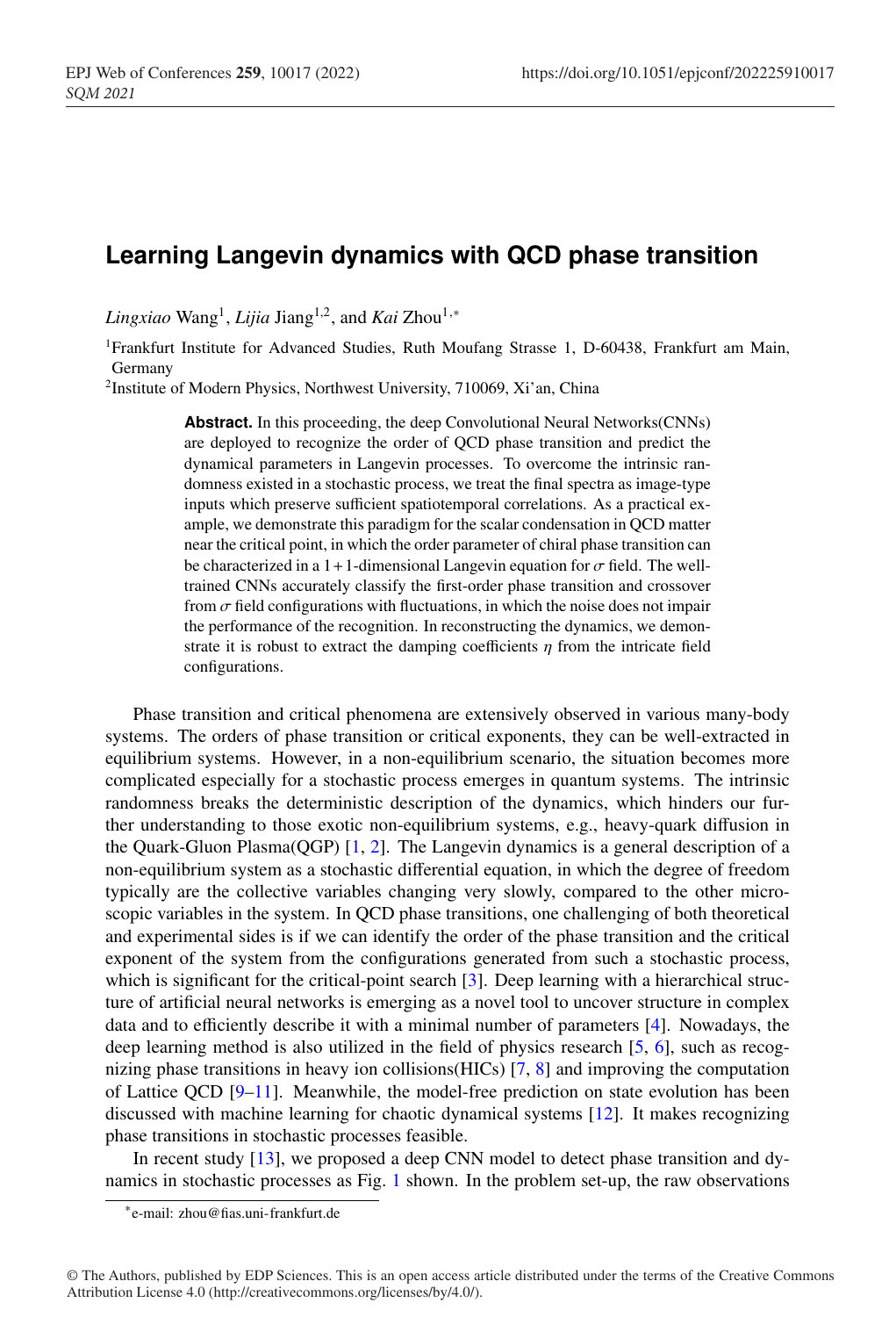

Figure 1. The architecture of the deep CNNs for recognizing the phase order and predicting the damping coefficient from the  $\sigma$  field configurations. Details of the network structure can be found in Ref. [13]

(configurations) for the system are nothing but the stochastic time series data. With regard to the effective inputs to the machine, a proper choice is the final-state particle spectra. Thus, we feed the event-by-event spatiotemporal scalar field configurations in final stage to the neural network to identify the dynamics, including the phase order and dynamical parameter as labels. As a practical example of Langevin dynamics with QCD phase transitions, we derive the dynamic equation from a linear sigma model(LSM). The effective potential from the LSM presents a scenario in which the crossover locates at the small chemical potential region and first-order phase transition occurs at the large region [14]. In HICs, the hot and dense fireball created an extreme environment where the QCD phase transition can happen [15, 16]. To model the corresponding phase transition processes, the Langevin equation is adopted to describe the semi-classical evolution for the long wavelength mode of the  $\sigma$  field (for more context and details can see [13, 17, 18]),

$$
\partial^{\mu}\partial_{\mu}\sigma(t,x) + \eta \partial_{t}\sigma(t,x) + \frac{\delta V_{eff}(\sigma)}{\delta \sigma} = \xi(t,x),
$$
\n(1)

where  $\eta$  is the damping coefficient,  $\xi(t, x)$  is the noise term, and the effective potential  $V_{eff}$ decides the type of phase transition in the stochastic process (see more details in Ref. [19]). The terms  $\eta$  and  $\xi$  are both from the interaction between  $\sigma$  field and the thermal background, which follow the fluctuation-dissipation theorem. In the zero-momentum mode limit, the correlation has the form  $\langle \xi(t) \xi(t') \rangle \propto \eta \coth\left(\frac{m_{\sigma}}{2T}\right) \delta(t-t')$ . In our calculation,  $\eta$  is taken as a free parameter while the noise is set as white noise, and *B* is set as the amplitude of the white noise. For simplicity but without loss of generality, we assume the heat bath evolves along trajectories with constant baryon chemical potential, and the temperature drops down in a Hubble-like way,  $T(t)/T_0 = (t/t_0)^{-0.45}$ , where  $T_0$  (>  $T_c$ ) is the initial temperature, and  $t_0 = 1$  fm is the initial time for the evolution. With regard to the dynamical evolution of the  $\sigma$ field, we set the damping coefficient  $\eta$  to be constant across the evolution with values ranging from 1.0 to 5.5 fm<sup>-1</sup>. As for the details of the numerical set-up, we simulate the evolution of  $\sigma$  field in 1-dimensional space with range  $L = 6.0$  fm, and the spatial grid size  $dx = 0.2$  fm. The duration of the evolution is 16 fm/c at most with the temporal step size  $dt = 0.1$  fm/c. With the above set-ups, the  $\sigma$  field was evolved according to Eq. (1) on an event-by-event basis. The configurations from later episode after phase transition with 4 fm duration of the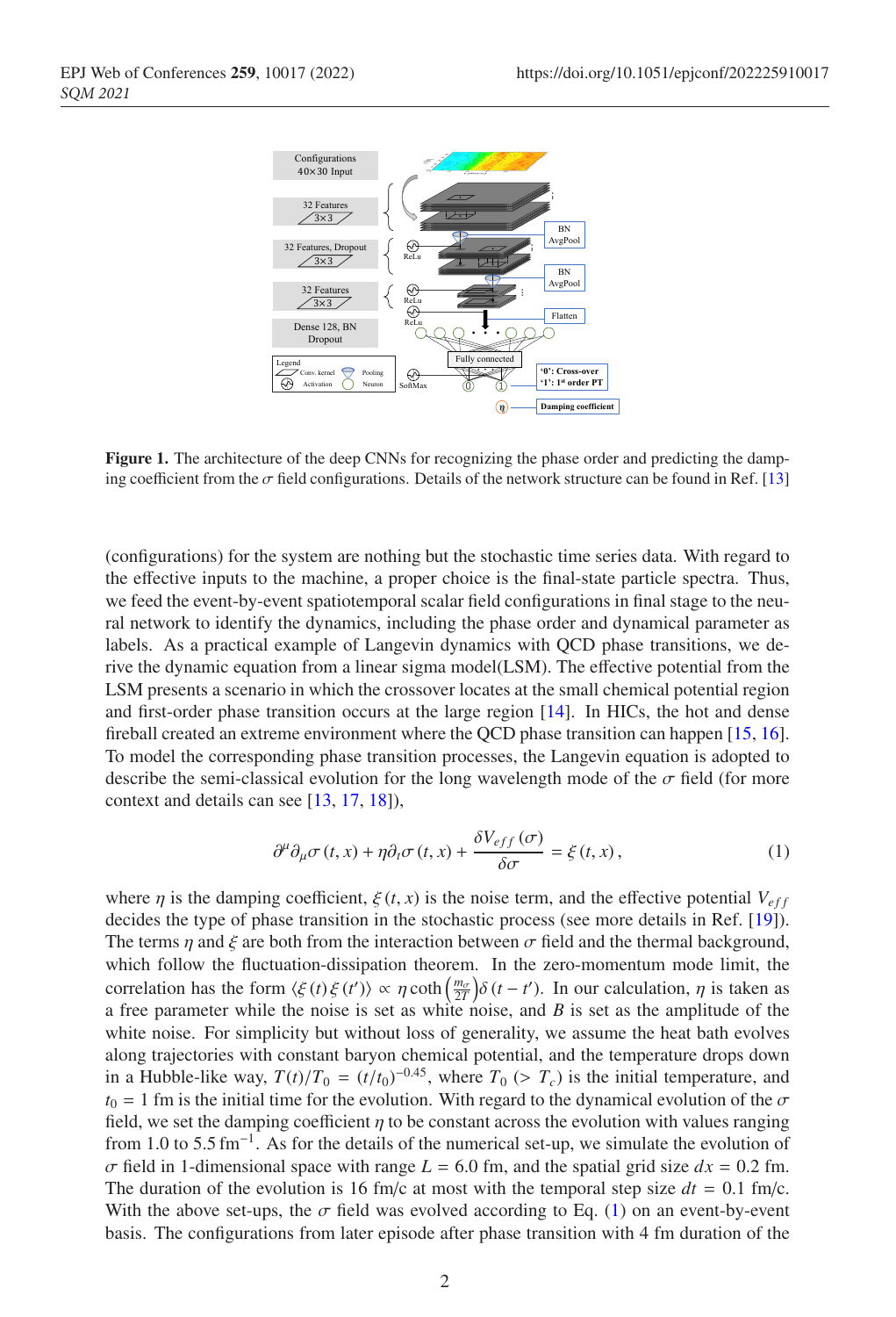$\sigma$  field are censored as the input data-sets. Thus, the input is in  $t \in [7, 11]$  fm<sup>-1</sup>, or in the last 40 time-steps from the evolution, where the ambient temperature is already much lower than  $T_c$ , ensured that the potential phase transition already happened. Therefore, the prepared input configuration contains  $N = 40 \times 30 = 1200$  pixels in each event.



Figure 2. (a) The accuracy and loss on training and validation data sets with different noise parameters  $B=0.5, 1, 1.5, 2$  and 2.5. (b) The training process in predicting the damping coefficient from configurations. The left panel are prediction results for the crossover scenario, the right panel are prediction results for the first-order scenario.

To train the neural networks, we prepare 10 000 events at each parameter setup with labels. First we deploy the machine on data-sets with  $B = 0.5$  and 1, and the training history is recorded in Fig.  $2(a)$ . The validation loss tends to decrease same as training loss with epoch increasing, in other words, it reaches stable without over-fitting. Moreover, the testing accuracy reaches to 99.9%, it means the performance of the well-trained machine is robust and these final-stage configurations indeed carry with phase transition information. It should be noticed that, although the configurations are totally different from the learned ones due to the intense noise, the machine can keep an accurate prediction on the phase order in each event. As for the damping coefficient, as the core dynamic parameter, it can influence not only the thermal diffusion speed of the system but also the fluctuations. Here we use events generated on both the crossover and the first-order scenarios with the damping coefficient in the range of  $(1.0 - 2.5)$  and  $(4.6 - 5.5)$  fm<sup>-1</sup>, in each  $\eta$ -bin, 1000 events were collected as inputs. In the training process of Fig. 2(b), the related coefficient  $R^2$  grows quickly from 87% to 93% for the crossover and from 91% to 97% for the first-order scenario. The evaluation on the testing data-set is shown in the insert part. It consists of orange dots which are labeled by the damping coefficients of the ground truth and predictions on testing data-set from the trained CNN. If we take a close step to see the performance of the machine. It is found that although inside the training set has no supervision in the region  $(2.6 - 4.5)$  fm<sup>-1</sup>, the predictions still keep a reasonable performance.

In summary, we demonstrate the framework is effective in recognizing the QCD phase transitions and extracting the Langevin dynamics from complicated configurations. The firstorder or crossover-type phase transitions, encoded inside the stochastic dynamical evolution, can be detected by a well-trained machine. Although the field configurations differ totally from each other because of the noise terms and also the random initial conditions, the machine successfully learns to make an accurate prediction on the phase order for previously unseen evolution events in the testing stage. This is related to the powerful capability of the deep CNNs for extracting hidden correlations in image-type data-set, which facilitates the presented phase order identification from the field configurations.We further prepare mixed